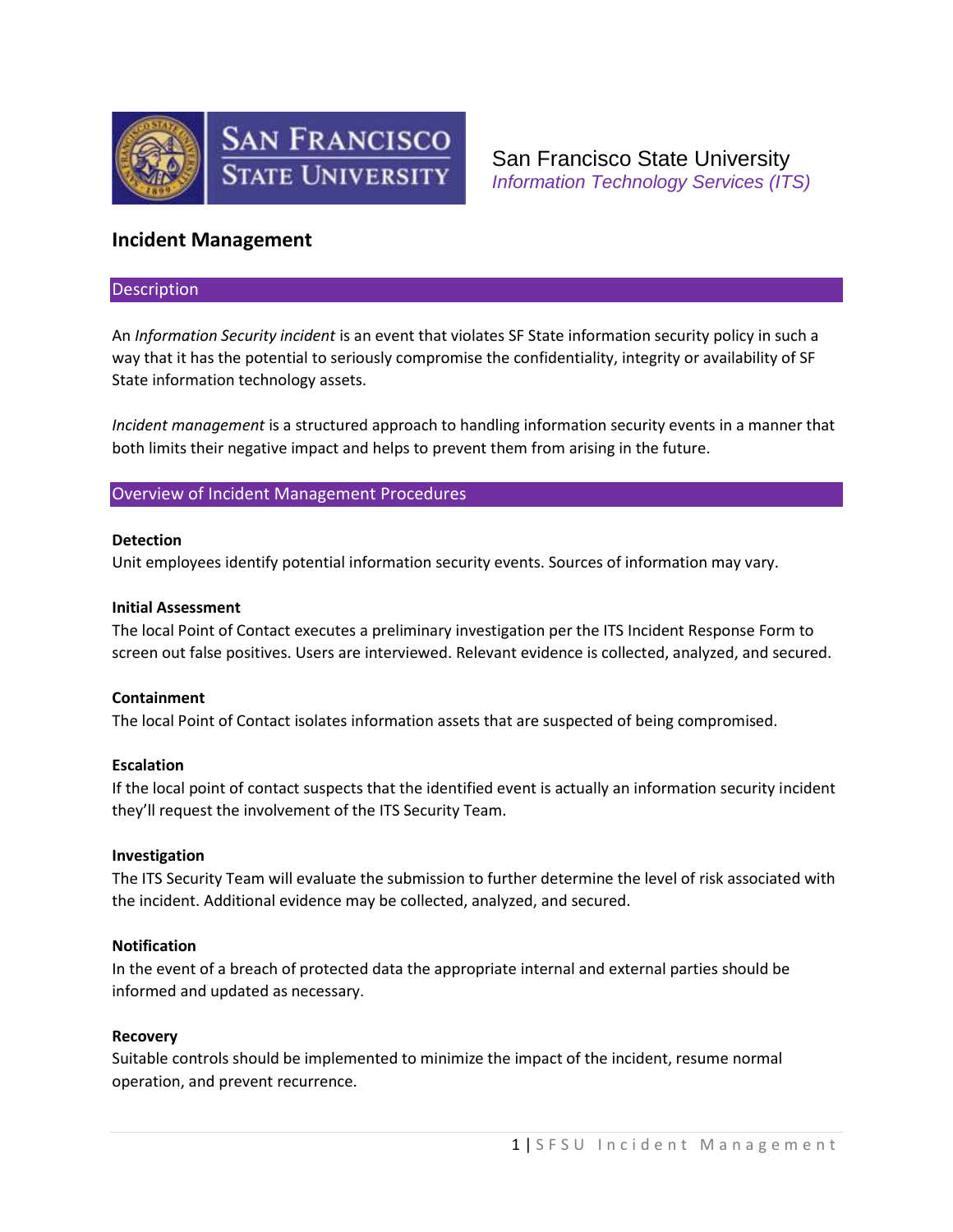## **Lessons Learnt**

The incident response will be reviewed. Potential improvements will be identified. ITS will update response procedures and the campus risk profile as necessary.

## **Detection**

The incident response cycle begins when a suspicious event is observed. The source tends to be either an individual user or, more commonly, a point of contact (**PoC**) who represents a local I.T. help desk (AT, CHSS, etc.) or an ITS team.

Regardless of the source, news of the event should be submitted to the ITS Security Team in the form of a **Service Desk** ticket (e.g. https://sfsu.service-now.edu/). When submitting a ticket for a suspected incident the "Urgency" field should be set to "Security/Health/Safety." The "Assignment Group" field should be set to "ITS Security L2." The "Short Description" field should begin with the phrase "INFOSEC Incident" followed by the name of the caller and a brief synopsis of the incident. For example:

### **INFOSEC Incident - Jonas Salk Malicious Email Attachment**

A more detailed synopsis should be placed in the "Description" field.

Of the various types of issues that ITS Security handles, incidents have the highest priority. This means dropping everything to address them until a suitable stopping point has been achieved.

#### Initial Assessment

After an information security event has been detected the PoC needs to conduct a preliminary assessment of the event. Guidelines for doing so are provided in the **ITS Incident Response Form**. The results of this initial assessment should be included in the description of the service desk ticket submitted to ITS. If it's missing you should ask the PoC to complete one.

The current ITS Incident Response Form is available at:

# http://tech.sfsu.edu/content/sfsuincidentreport

Keep in mind that the underwriter for SF State's cyber insurance policy (Alliant) requires that incidents be formally disclosed *within at most 30 days* of their occurrence. Yet while speed is important it's even more crucial that the PoC provides a chronological narrative that's as complete as possible. A handful of carefully posed, context sensitive, queries can easily replace several days of otherwise unnecessary digging.

In a nutshell, the PoC should strive to answer pertinent information with respect to who, what, when, where, why, and how. The PoC is in a unique position to do so because (as a unit-level liaison) they typically have immediate access to compromised assets and tighter links with departmental personnel.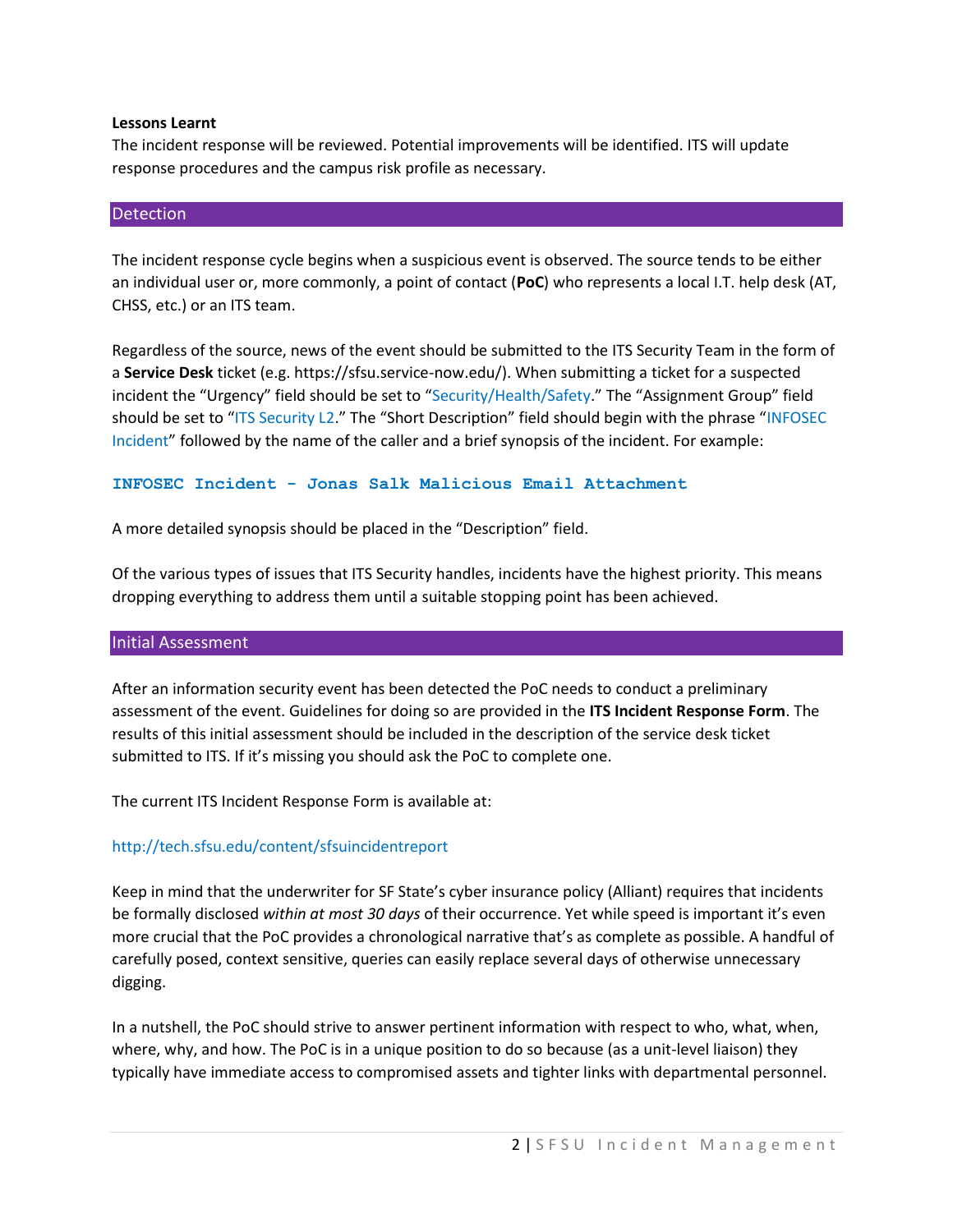Ultimately the goal is to determine if there has been a breach of Level1/Level2 data. In lieu of a core network service being paralyzed by an attack the ITS Security Team is primarily focused on maintaining the confidentiality and integrity of Level 1/Level 2 data. Desktop computers can always be rebuilt. Software can always be reinstalled. But once protected data has been accessed by an intruder it's a whole different ballgame.

# Containment

When an information security event has been alleged, the first thing the PoC should do after completing the initial assessment is to ensure that a compromised system has been taken off the network and is quarantined in a physically secure area. This will stop malware from receiving command & control messages, safeguard against further data loss, and protect against tampering with evidence.

# **Escalation**

At this point the issue has officially been escalated from the PoC to ITS. The ITS Security Team should review the PoC's assessment and decide if they agree with the PoC's conclusion or not. In the interim the PoC should complete the "In-Depth Synopsis" portion of the Incident Response Form and attach it to the service desk ticket.

# Investigation

The ITS Security Team will evaluate the POC's submission to further determine the level of risk associated with the incident. Additional evidence may need to be collected, analyzed, and stored securely. High risk incidents may necessitate communication using alternate channels.

Digital artifacts related to the incident should be stored on the ITS share in the following folder:

# \\s.ad.sfsu.edu\ITS\infosec\s\_incidents\Incidents SFSU 20yy

In particular, they should be placed in a sub-folder that adheres to the following naming convention:

\yyyymmdd-sequence# issue=TicketNumber UserName Short description

For example:

# \20160330-01 issue=96586 Jose Lema Email Attachment Malware

The sequence number exists to help sort incidents in the scenario that multiple security events take place on the same day.

Physical assets that require further examination by ITS must be signed in and released using the paper access logs located in a 3-ring binder on the top shelf of the ITS Security Team's filing cabinet. This filing cabinet is locked with a combination lock. Please see the ISO for the combination.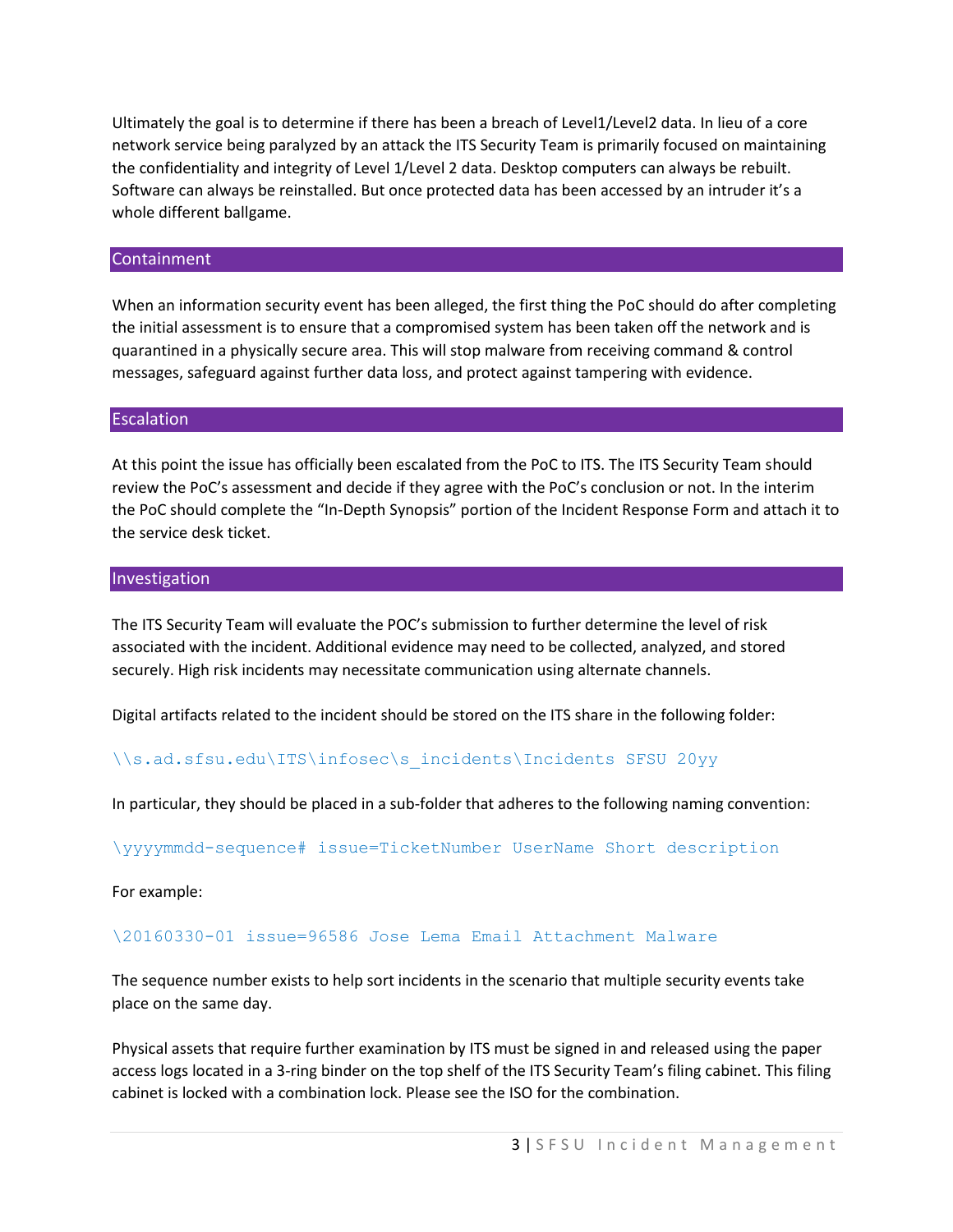Keep in mind that an incident could very well end up in court. This means artifacts can quickly turn from dust collectors into legal evidence. Hence maintaining chain of custody and the integrity of forensic data is an overriding necessity.

If a laptop is involved in an incident it may have its drives encrypted. Data recovery keys are usually escrowed by whomever built the system. Key material should be conveyed outside of the ticketing system using an alternate channel. It goes without saying that key material should be stored securely.

The exact nature of the secondary investigation conducted by the ITS Security Team will vary. It depends upon the nature of the incident. Try to confirm assumptions, eliminate dead-ends, and follow-up on promising leads. Timeline analysis is a good starting point. Bear in mind that the primary goal is to determine if sensitive data has been put at risk and if so to limit the negative impact.

Don't hesitate to ask the PoC for additional information if something needs to be clarified. With the exception of cases involving sensitive meta-data, the entire process should be archived in the ticketing system and related digital evidence should be stored in the Incidents directory on the ITS network share.

# **Notification**

In the event of a data breach entailing protected information (e.g. Level 1 or Level 2 data) you'll need to issue a formal report to other groups. The specifics depend on both the type of data and the number of records that have been disclosed.

For example, if an incident is limited strictly to Level 2 data the campus ISO will need to notify the CSU's Chief ISO in Long Beach. The basic report structure is as follows:



Having said that, the ISO's contact information is as follows:

ADM 123 (415) 338-7013 mmorshed@sfsu.edu

If the ISO isn't available, you should contact the acting CIO.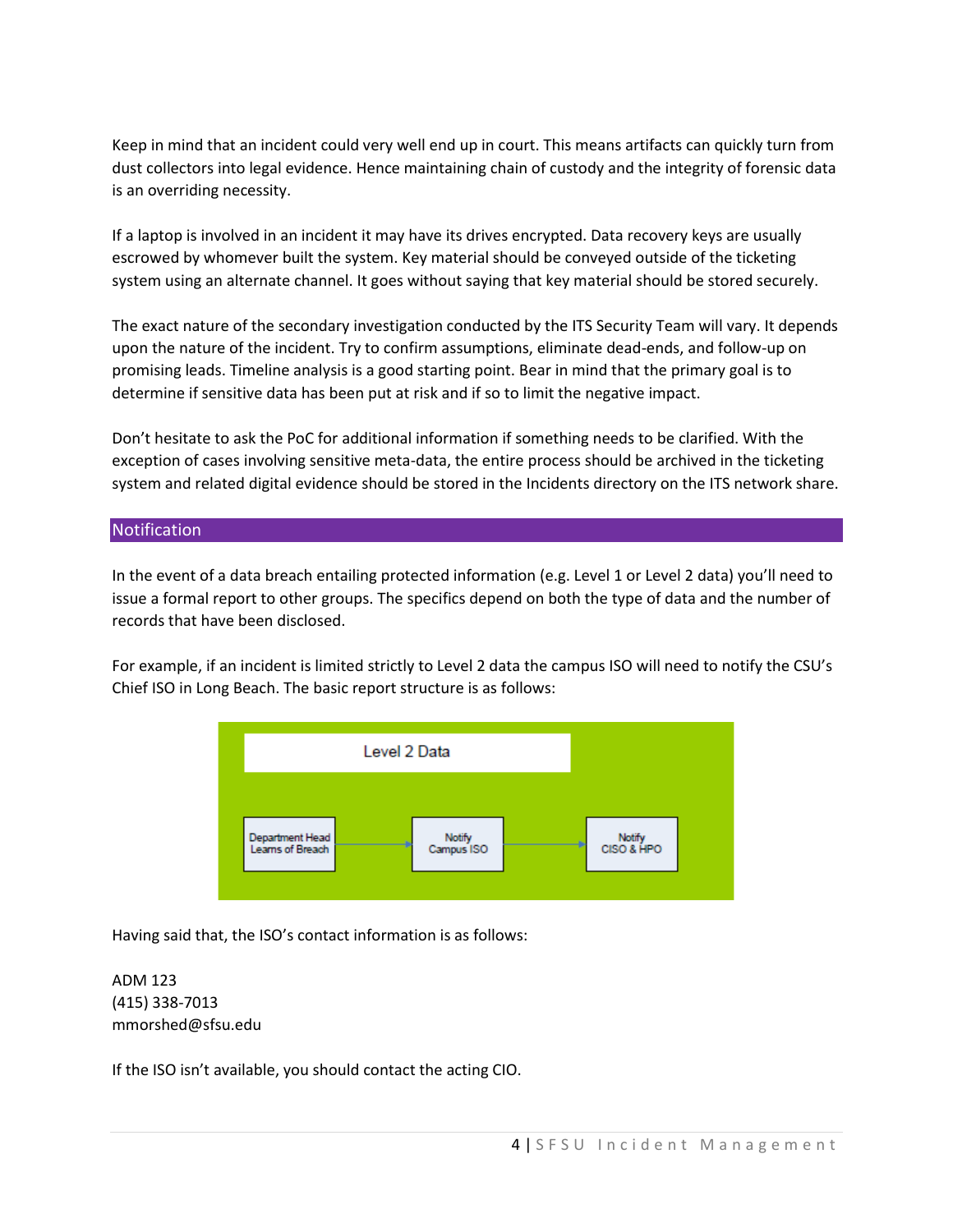In the event of a Level 1 data breach, things get a little more involved. In this case two distinct channels of communication need to be established. One channel goes to directly to the Chancellor's Office in Long Beach and the other proceeds internally to the office of the SF State President. Looking at the flow charts below it's clear that a breach involving more than 500 records is a more serious affair and therefore involves more people. This type of breach is a full-blown crisis.





From the perspective of a lowly ITS security analyst in the trenches both flow charts encapsulate the same basic logic: immediately contact the ISO, or their stand-in, so that they can launch internal notification at SF State and then concurrently begin a similar notification process with the Chancellor's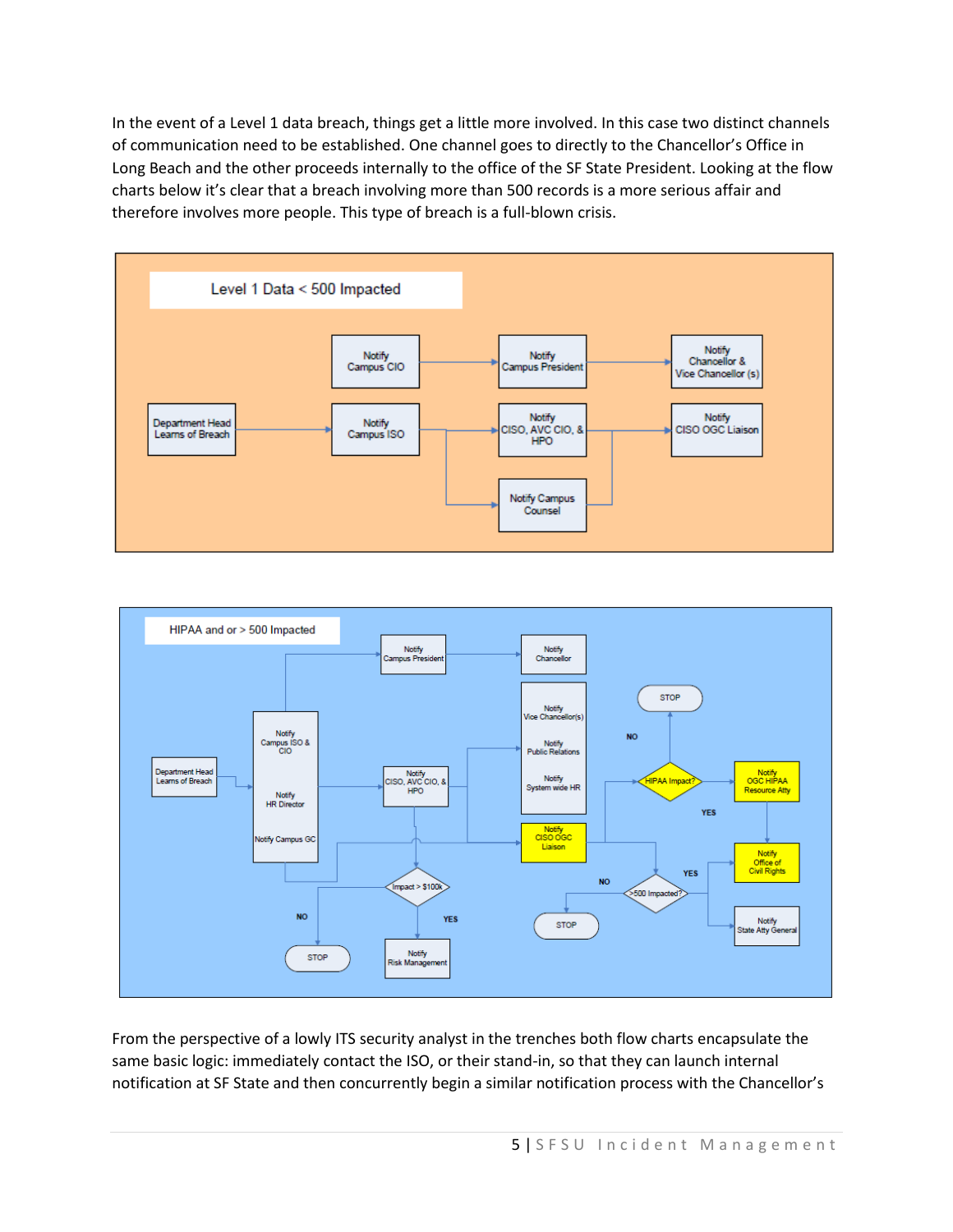Office in Long Beach. They central idea to this process is to make sure that no one at SF State receives a surprise call from the Chancellors Office.

In other words, the operating maxims are as follows: no one likes to be blind-sided, especially the university President. But at the same time no one likes false alarms so be careful when you decide to crank up the siren. Have your facts laid out, double-checked, with a concise summary to present to the higher-ups. Once the process begins you can expect to be on call for several days.

## Recovery

Having assessed the severity of the incident the ITS Security Team is in a position to respond with appropriate controls. The type of response conducted and the priority assigned to the incident will vary according to the nature of the incident.

For example, catastrophic scenarios may entail a formal disaster recovery process where a backup site is brought online, and external resources are conscribed, to restore core business operations. More pedestrian cases may simply involve migrating a user to a temporary system while their compromised machine is quarantined for further investigation.

Regardless of the controls that are deployed that underlying goal is the same: to minimize the impact of the incident, resume normal operation, and prevent recurrence. In addition, measures implemented by the Security Team should be recorded in the incident's help desk ticket.

Legal questions during this phase should be directed to the SF State University Council:

Alison Kleaver akleaver@calstate.edu (562) 951-4500

Once an incident has been dealt with successfully, its ticket status should be marked as "Resolved" and notification should be sent out to any internal and external groups who have become involved over the course of the response cycle.

When a compromised system is finally returned to its originating unit it should be processed to eliminate remaining threats. The option which prevents the least degree of risk is to flatten the impacted system, reformat the drive, and rebuild it from a pristine image.

#### Lessons Learnt

Once recovery has been achieved a post-mortem review can be conducted. The requirement for a review depends upon the extent of business impact and the judgement of the ISO. This review should be recorded and archived. If need be, a formal document can be issued to the ITS Director and whomever else the ISO deems relevant.